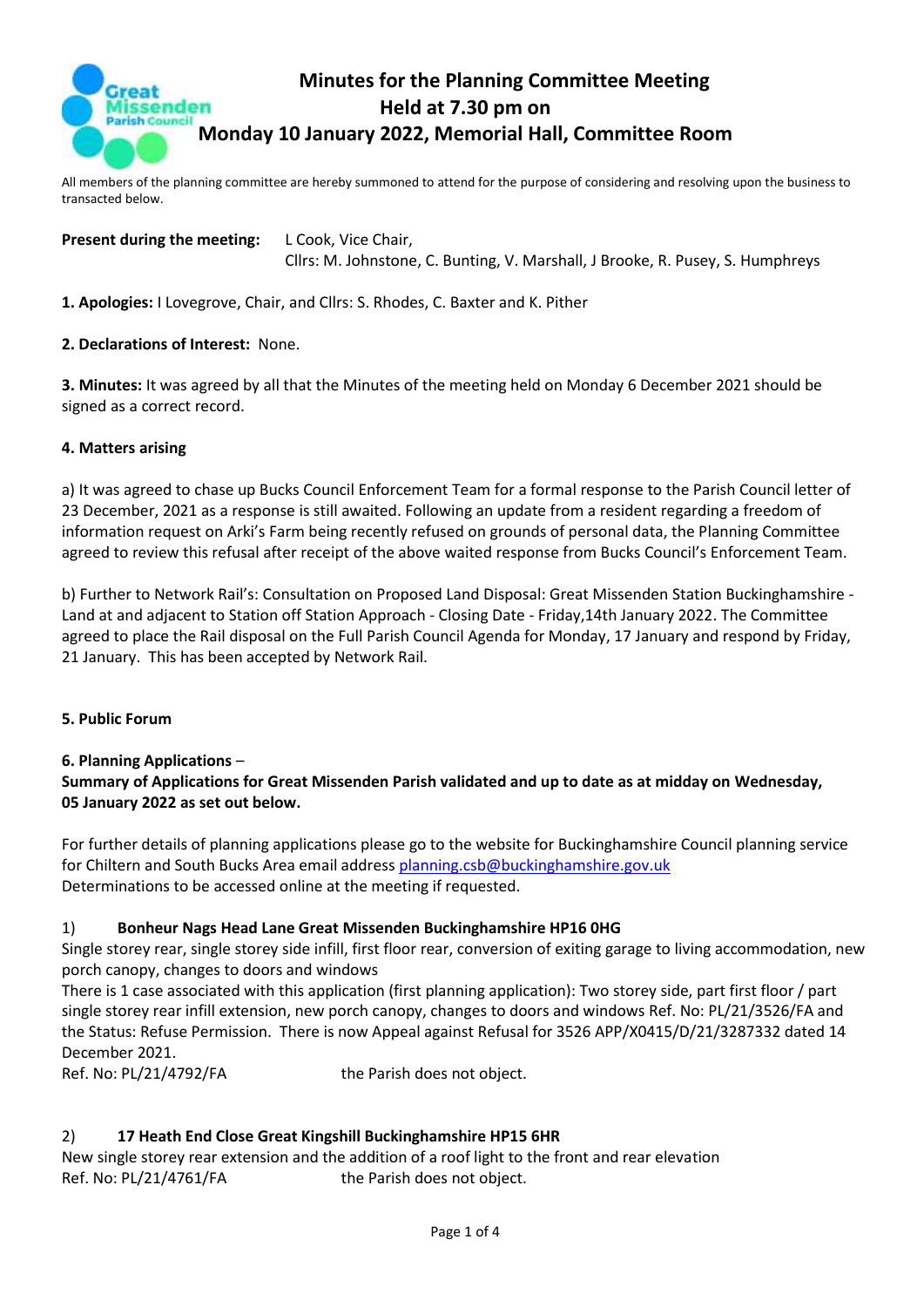## 3) **Hedgeside Kiln Close Prestwood Great Missenden Buckinghamshire HP16 9DJ**

Single storey front extension and insertion of front rooflight and side window Ref. No: PL/21/4699/FA the Parish does not object.

## 4) **Uplands 29 Wycombe Road Prestwood Buckinghamshire HP16 0PJ**

Single storey rear extension following demolition of existing conservatory

Ref. No: PL/21/4769/FA the Parish does not object.

Comment was made that the Planning application was not complete but as the plot is large there are not grounds for objection.

### 5) **The Stables Cottage Farm Aylesbury Road Great Missenden Buckinghamshire HP16 9LS**

Schedule 18 Heritage Agreement Method Statement for works to protect The Stables, Cottage Farm, Great Missenden (stabilising the old building internally and lively louvre tower) Ref. No:  $PL/21/4807/HS2$  the Parish does not object as fixing an existing heritage structure.

### 6) **Cherry Trees Broombarn Lane Great Missenden Buckinghamshire HP16 9JD**

Demolition of existing bungalow and erection of new dwelling Ref. No: PL/21/4661/FA

Private CW Ecology survey: roosting and foraging and commuting bat habitat minor likelihood. Is Broombarn Lane adversely area affected by proposed enlargement and roof changes?

The Parish does not object to the pulling down and rebuilding of a dwelling however we do request protection and provision for bats in the future and we would like to see a biodiversity net gain in the planning application. We also request that the third storey rear windows of the plan be reviewed as the windows could be seen as spoiling the amenity of the property in Firs Rise that it backs on to.

### 7) **Redcliffe House 5 Chiltern Manor Park Great Missenden Buckinghamshire HP16 9BL**

Single storey rear extension and alterations existing single storey rear extension roof, windows and doors Ref. No: PL/21/4638/FA the Parish does not object.

### 8) **Holly Hatch Cottage Nags Head Lane Great Missenden Buckinghamshire HP16 0HD**

Approval of conditions 3 (levels), 4 (boundaries), 7 (ecology) and 9 (tree protection plan) of planning permission PL/20/3211/DE (Reserved matters application following planning permission PL/19/2902/OA (Outline planning permission for erection of a detached two-storey dwelling with access, parking and amenity space, and the erection of a replacement garage - Decided)

Ref. No: PL/21/4614/CONDA the Parish does not object.

### 9) **Holly Hatch Cottage Nags Head Lane Great Missenden Buckinghamshire HP16 0HD**

Approval of condition 9 (ecology) of planning permission PL/20/1005/VRC (Variation of condition 10 of planning permission PL/19/2902/OA (Outline planning permission for erection of a detached two-storey dwelling with access, parking and amenity space, and the erection of a replacement garage) to allow for an additional vehicular access) Ref. No: PL/21/4615/CONDA the Parish does not object.

## 10) **Greenholme Spurlands End Road Great Kingshill High Wycombe Buckinghamshire HP15 6HX** Erection of a new enclosed porch

Ref. No: PL/21/4605/FA the Parish does not object.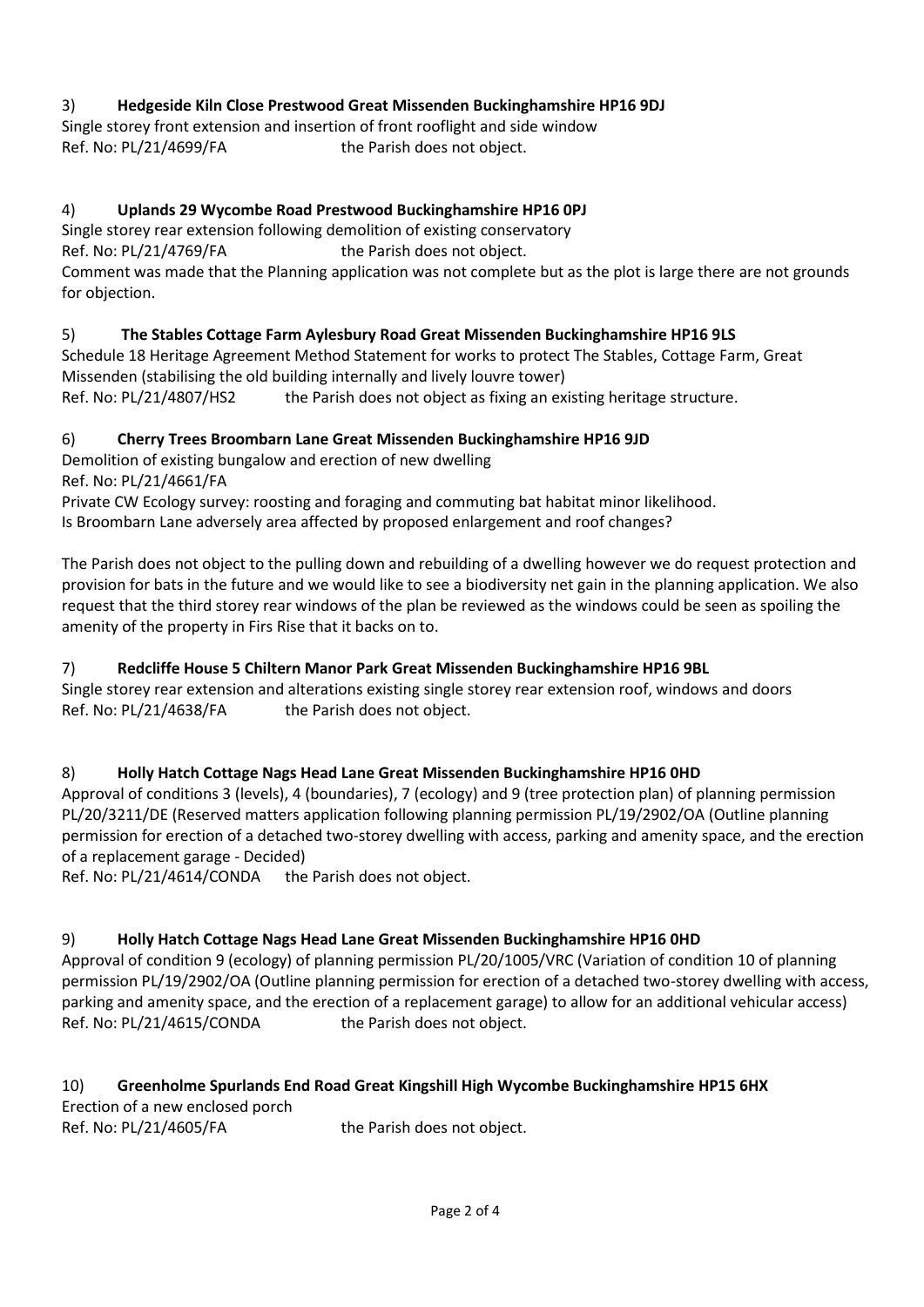### 11) **Missenden Abbey High Street Great Missenden Buckinghamshire HP16 0BD**

Removal of condition 2 (limiting marquee to March/September inclusive) of application PL/19/3764/FA (Continued seasonal erection of marquee for five years.)

Ref. No: PL/21/4578/VRC the Parish while not pursuing an objection would request that the removal of condition 2 comes with an option to review and object after 3 years, not 5 years.

#### 12) **Land Adjacent To 20 Lodge Lane Prestwood Buckinghamshire HP16 0SU**

Oak - Crown thin by 30%, Crown reduction by 3mts (TPO/2014/008) Description of proposed works amended from one oak to two oak trees.

Ref. No: PL/21/4527/TP the Parish does not object, we think of benefit to the trees.

### 13) **6 Upper Hollis Great Missenden Buckinghamshire HP16 9HP**

Demolition of conservatory and erection of single storey rear extension, enlargement of existing side dormer, front porch canopy and changes to windows and doors

Ref. No: PL/21/4536/FA the Parish does not object.

### 14) **Peterley Wood Farm Peterley Lane Prestwood Buckinghamshire HP16 0HH**

Demolition of 3 existing structures including one dwelling and the erection of detached dwelling with associated parking and landscaping

Ref. No: PL/21/4439/FA the Parish does not object as the building work is not on the green belt. We do have access concerns, it being on narrow road on a bed. The increased dwellings will increase the number of vehicle trips onto the road. GMPC has no objections to the subject Application, however would ask that the LA closely consider whether the vision splays and off street parking spaces are sufficient to allow safe vehicular ingress and egress, in forward gear along with safe manoeuvring within the site. This should be considered in the context and location of the dwelling and amenity of neighbours and/or highway users.

### 15) **Mandalay 48 Honor Road Prestwood Buckinghamshire HP16 0NL**

Part two storey/part single storey side extension and changes to windows

Ref. No: PL/21/4431/FA GMPC has no objections to the Application subject to accommodation for parking and would ask that the LA closely

consider whether the vision splays and off street parking spaces are sufficient to allow safe vehicular ingress and egress, in forward gear along with safe manoeuvring within the site. This should be considered in the context and location of the dwelling and amenity of neighbours and/or highway users.

### 16) **Woodend Spurlands End Road Great Kingshill Buckinghamshire HP15 6HX**

Two storey front extension, part single/part two storey side extension, 2 front dormer windows and changes to windows and doors.

Ref. No: PL/21/4668/FA the Parish does not object.

#### 17) **Mill Cottage 78 Wycombe Road Prestwood Buckinghamshire HP16 0HW**

Demolition of existing detached garage and erection of new detached garage, boundary fence and gate Ref. No: PL/ PL/21/4450/FA the Parish does not object.

#### 18) **152 Wycombe Road Prestwood Great Missenden Buckinghamshire HP16 0HJ**

Two storey side extension with new garage roof Ref. No: PL/21/4460/FA the Parish does not object.